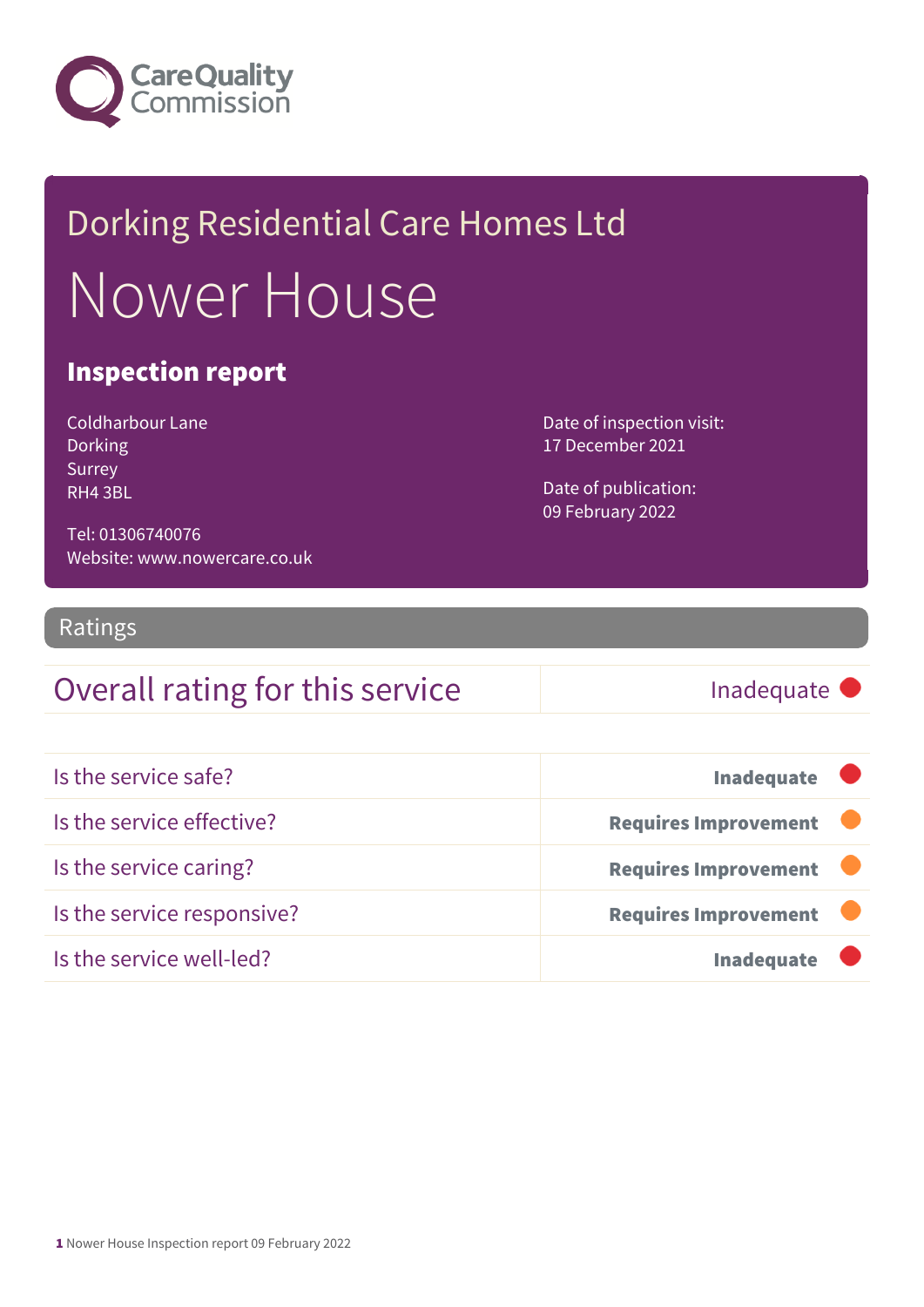## Summary of findings

#### Overall summary

#### About the service

Nower House is a residential care home providing personal care to up to 50 people aged 65 and over, some of whom live with dementia. At the time of the inspection they were supporting 35 people. The care home is one adapted building and at the time of the inspection people were only residing on one floor, the ground floor. The lower ground floor was only being used for the kitchen and domestic purposes.

People's experience of using this service and what we found People were not always kept safe from risks. Risk assessments were not always completed and care plans did not always adequately detail risks.

The home did not have enough staff to meet people's needs. We saw staff did not have time to support in a personalised way and people and staff told us there were not enough staff working at the home. This had impacted the ability of staff to meet basic bathing choices of people, such as more than one shower a week.

People were not supported to have maximum choice and control of their lives and staff did not support them in the least restrictive way possible and in their best interests; the policies and systems in the service did not support this practice.

The environment of the home did not always meet the needs of the people living there. For example, it was not a dementia friendly environment.

There was not always full oversight of the quality and safety of the home. There were some essential audits not being completed, these included quality assurance audits. This meant that shortfalls in practices were not being identified and action could not be taken to drive improvement in the home.

For the last two inspections the provider had failed to make adequate improvements to ensure people were kept safe and the home was effectively monitored. As a result, in certain areas the home had deteriorated.

People told us they felt safe and staff were caring towards them. However, the level of care people received had been directly impacted by the shortage of staff. Staff were knowledgeable in safeguarding procedures they needed to follow.

People told us they felt comfortable to raise complaints and they felt they could talk to the registered manager.

For more details, please see the full report which is on the CQC website at www.cqc.org.uk

Rating at last inspection (and update)

2 Nower House Inspection report 09 February 2022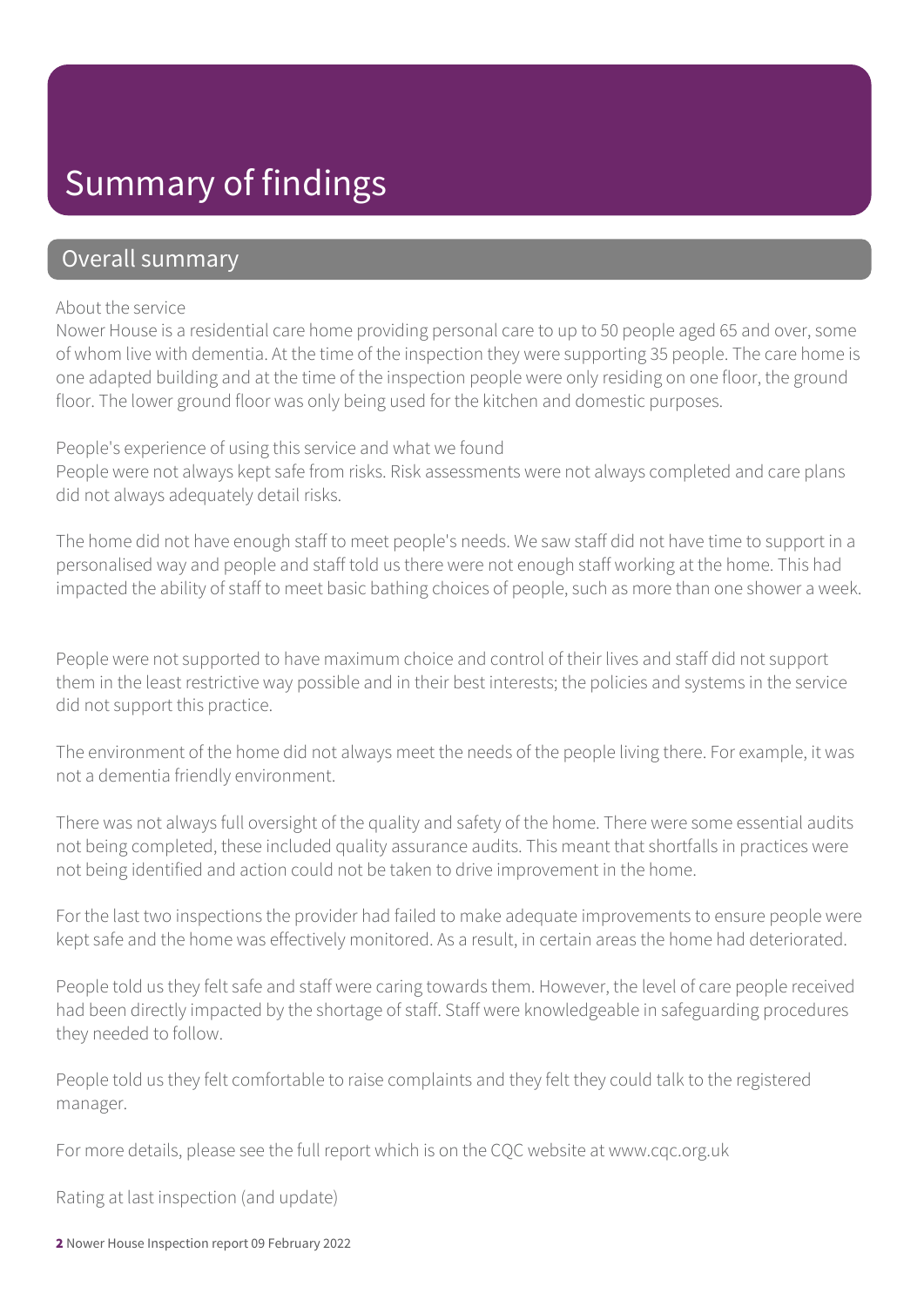The last rating for this service was requires improvement (published 03 August 2021) and there were multiple breaches of regulation. The provider had a condition placed on their registration to complete monthly audits specific to the concerns found at the last inspection. At this inspection enough improvement had not been made and the provider was still in breach of regulations.

#### Why we inspected

The inspection was prompted in part due to concerns received about training and staffing. A decision was made for us to inspect and examine those risks.

We looked at infection prevention and control measures under the Safe key question. We look at this in all care home inspections even if no concerns or risks have been identified. This is to provide assurance that the service can respond to COVID-19 and other infection outbreaks effectively.

We have found evidence that the provider needs to make improvements. Please see all sections of this full report. You can see what action we have asked the provider to take at the end of this full report.

The overall rating for the service has changed from Requires Improvement to Inadequate. This is based on the findings at this inspection.

#### Enforcement

We are mindful of the impact of the COVID-19 pandemic on our regulatory function. This meant we took account of the exceptional circumstances arising as a result of the COVID-19 pandemic when considering what enforcement action was necessary and proportionate to keep people safe as a result of this inspection. We will continue to discharge our regulatory enforcement functions required to keep people safe and to hold providers to account where it is necessary for us to do so.

Full information about CQC's regulatory response to the more serious concerns found during inspections is added to reports after any representations and appeals have been concluded.

#### Follow up

The overall rating for this service is 'Inadequate' and the service is therefore in 'special measures'. This means we will keep the service under review and, if we do not propose to cancel the provider's registration, we will re-inspect within 6 months to check for significant improvements.

If the provider has not made enough improvement within this timeframe. And there is still a rating of inadequate for any key question or overall rating, we will take action in line with our enforcement procedures. This will mean we will begin the process of preventing the provider from operating this service. This will usually lead to cancellation of their registration or to varying the conditions the registration.

For adult social care services, the maximum time for being in special measures will usually be no more than 12 months. If the service has demonstrated improvements when we inspect it. And it is no longer rated as inadequate for any of the five key questions it will no longer be in special measures.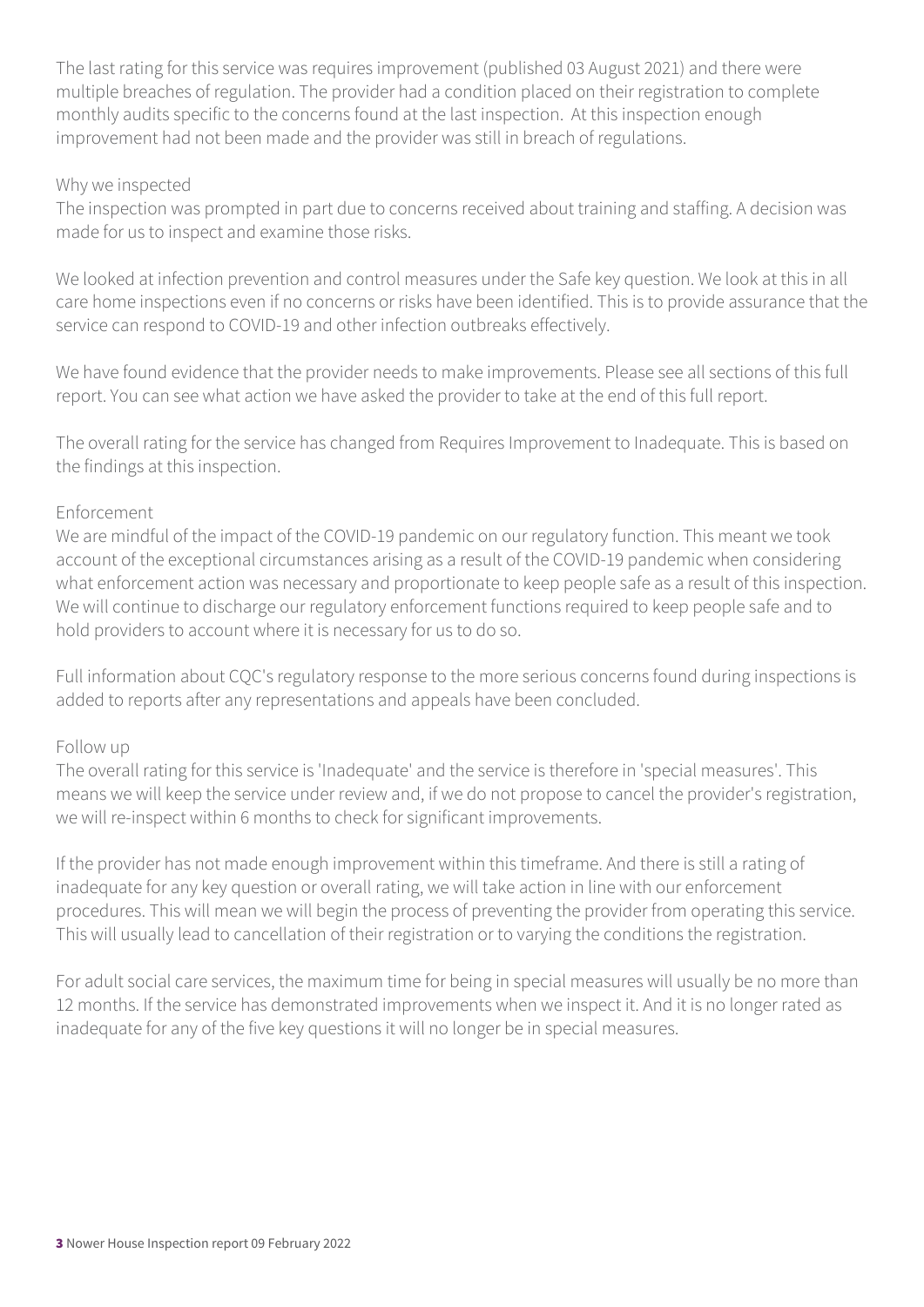### The five questions we ask about services and what we found

We always ask the following five questions of services.

| Is the service safe?                          | <b>Inadequate</b>           |
|-----------------------------------------------|-----------------------------|
| The service was not safe.                     |                             |
| Details are in our safe findings below.       |                             |
| Is the service effective?                     | <b>Requires Improvement</b> |
| The service was not always effective.         |                             |
| Details are in our effective findings below.  |                             |
| Is the service caring?                        | <b>Requires Improvement</b> |
| The service was not always caring.            |                             |
| Details are in our caring findings below.     |                             |
| Is the service responsive?                    | <b>Requires Improvement</b> |
| The service was not always responsive.        |                             |
| Details are in our responsive findings below. |                             |
| Is the service well-led?                      | <b>Inadequate</b>           |
| The service was not well-led.                 |                             |
| Details are in our well-Led findings below.   |                             |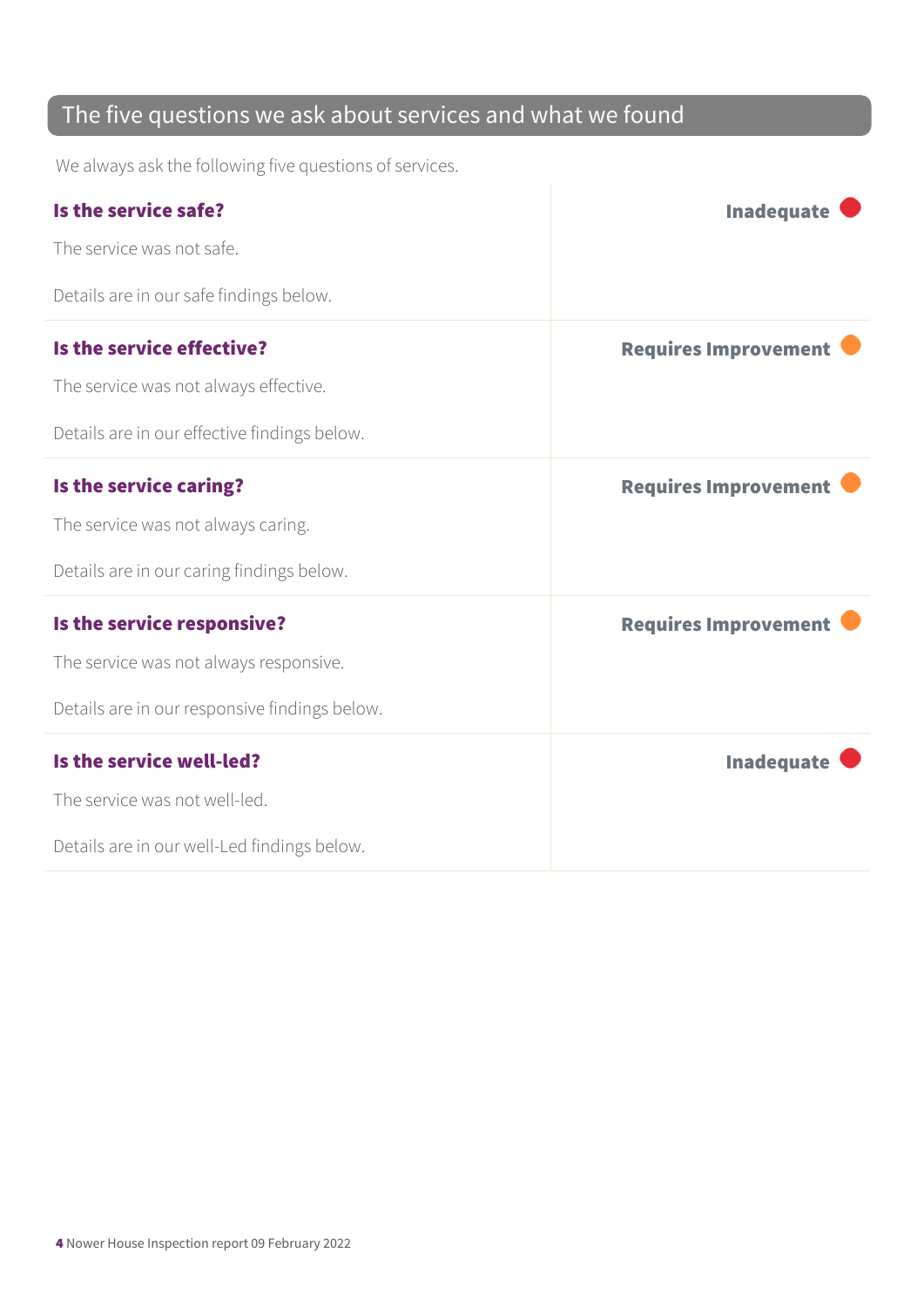

# Nower House

### Detailed findings

### Background to this inspection

#### The inspection

We carried out this inspection under Section 60 of the Health and Social Care Act 2008 (the Act) as part of our regulatory functions. We checked whether the provider was meeting the legal requirements and regulations associated with the Act. We looked at the overall quality of the service and provided a rating for the service under the Care Act 2014.

As part of this inspection we looked at the infection control and prevention measures in place. This was conducted so we can understand the preparedness of the service in preventing or managing an infection outbreak, and to identify good practice we can share with other services.

Inspection team This inspection was carried out by three inspectors.

#### Service and service type

Nower House is a 'care home'. People in care homes receive accommodation and nursing or personal care as a single package under one contractual agreement. CQC regulates both the premises and the care provided, and both were looked at during this inspection.

Notice of inspection This inspection was unannounced.

#### What we did before the inspection

We reviewed information we had received about the service since the last inspection. We sought feedback from the local authority and professionals who work with the service. We used the information the provider sent us in the provider information return. This is information providers are required to send us with key information about their service, what they do well, and improvements they plan to make. This information helps support our inspections. We used all of this information to plan our inspection.

#### During the inspection

We spoke with 10 people who used the service and one relative about their experience of the care provided.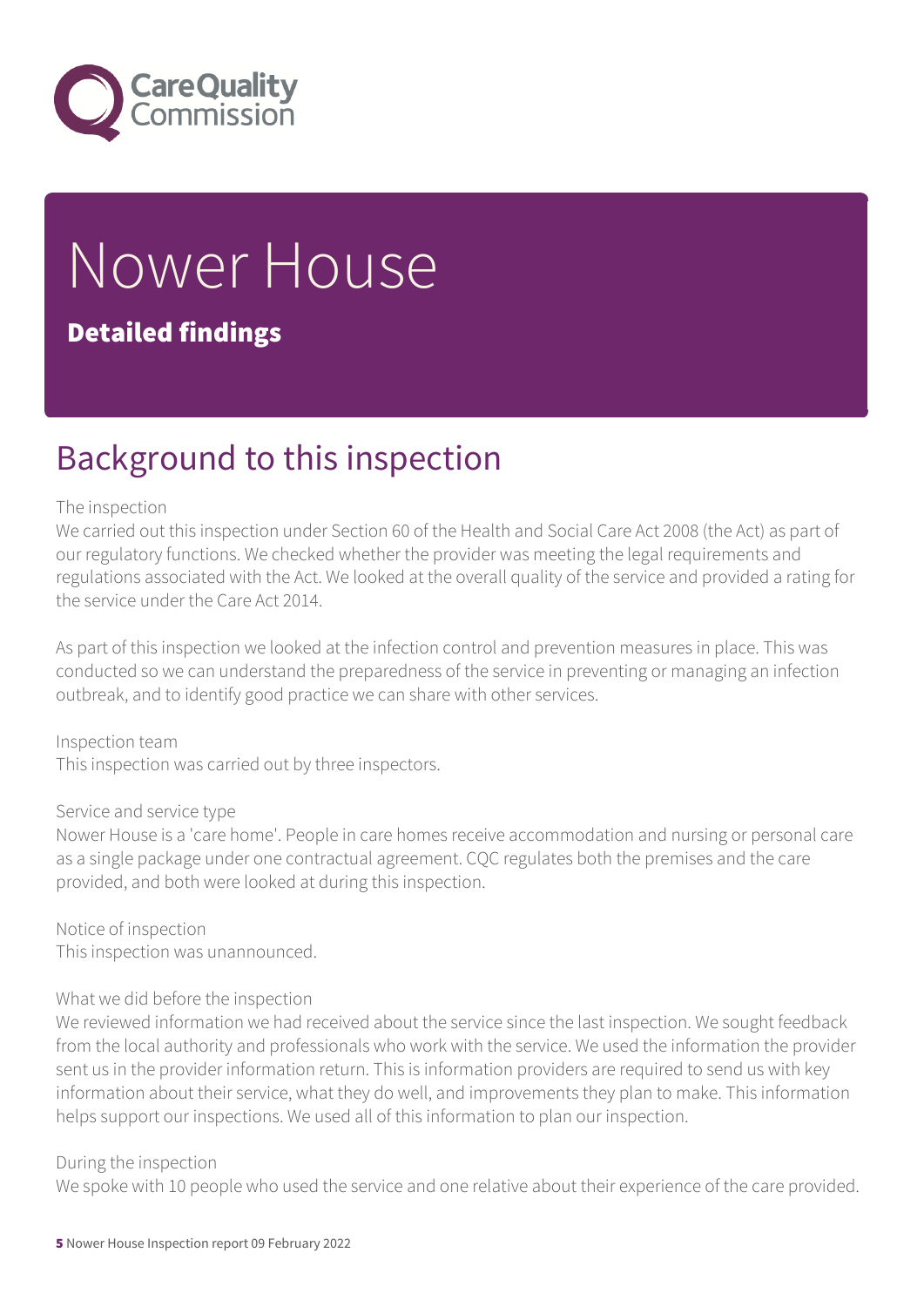We also spent time observing staff interactions with people. We spoke with nine members of staff including the registered manager, clinical lead, senior care workers, care workers and the chef. We also spoke with the nominated individual. The nominated individual is responsible for supervising the management of the service on behalf of the provider.

We reviewed a range of records. This included six people's care records and multiple medication records. We looked at three staff files in relation to recruitment and staff supervision. A variety of records relating to the management of the service, including policies and procedures were reviewed.

#### After the inspection

We continued to seek clarification from the provider to validate evidence found. We also sought an urgent update following the inspection to ensure the provider had made immediate changes to keep people safe. We looked at training data and quality assurance records. We spoke with one professional who regularly visit the service. We also spoke with four relatives on the telephone to gain their feedback about their experience of the care provided.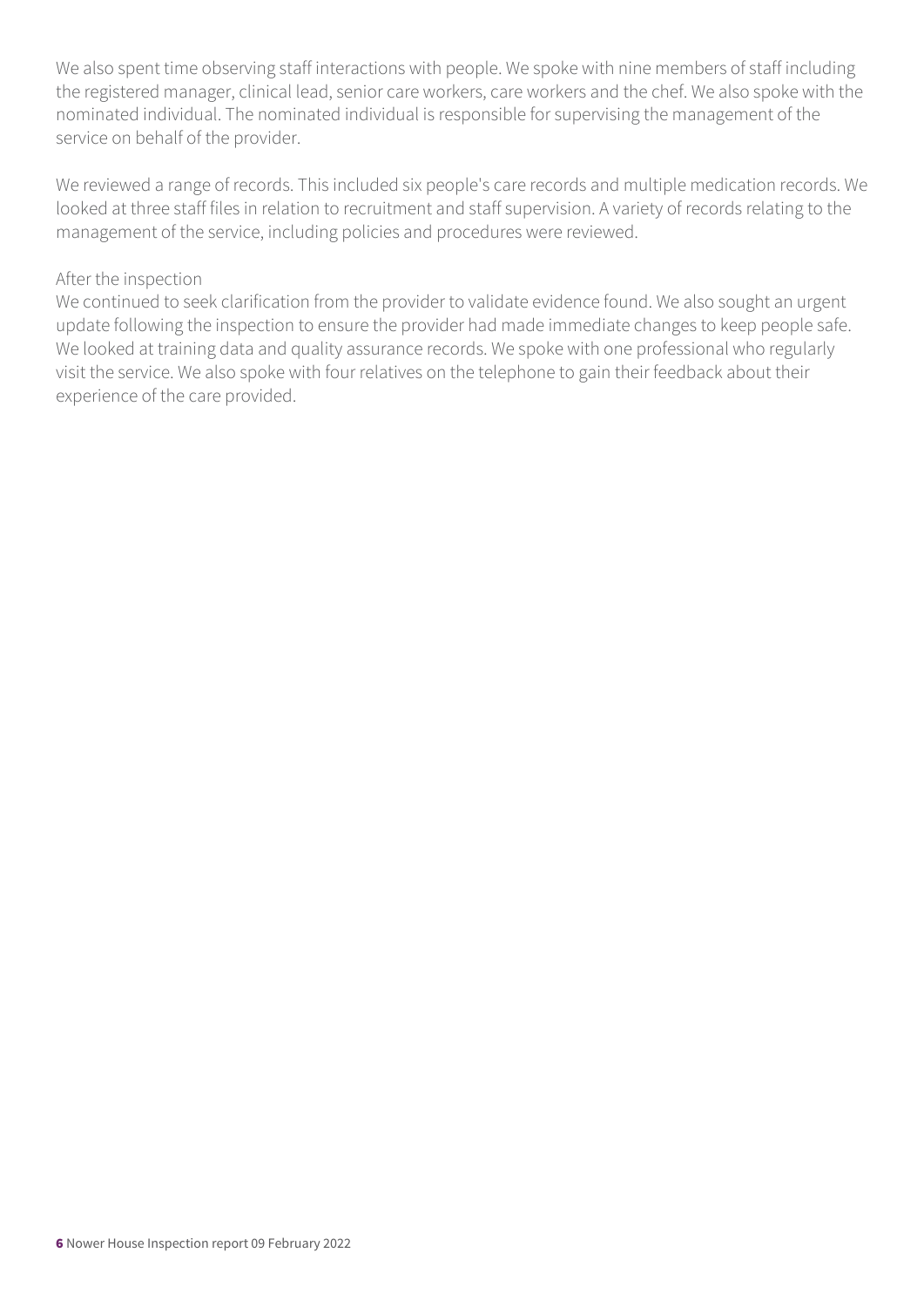## Is the service safe?

# Our findings

Safe – this means we looked for evidence that people were protected from abuse and avoidable harm.

At the last inspection this key question was rated as requires improvement. At this inspection this key question has now deteriorated to inadequate. This meant people were not safe and were at risk of avoidable harm.

Assessing risk, safety monitoring and management; Using medicines safely; Preventing and controlling infection; Learning lessons when things go wrong

At our last inspection in May 2021 systems were either not in place or robust enough to demonstrate risk was effectively managed and that the failure to manage medicines safely placed people at risk of harm. This was a breach of regulation 12 (Safe Care and Treatment) of the Health and Social Care Act 2008 (Regulated Activities) Regulations 2014. At this inspection not enough improvement in how risks to people's safety were recorded and medicines were managed. This meant the provider was still in breach of regulation 12.

● People's risks were not always identified, recorded and assessed correctly. Where we had been informed people had individual risks these were not always present in care plans to provide staff with guidance and advice on how to manage these risks.

● One person was at risk of exhibiting behaviour that challenged. There was no mention of this in the person's care plan. This meant that not all staff were aware of this risk, how to manage this behaviour or had knowledge of potential triggers. Due to staff shortages agency staff were being used and this information was not available for them to ensure safe support for this person.

● One person was at risk of falls, this again was not mentioned in the care plan and there was no clear risk assessment in place for this. This meant that some staff did not know the risk of falls for this person or how to prevent future reoccurrences. This person had also experienced a recent fall.

● The registered manager told us that eight people were supported with a softened diet, however only one of these people had been referred to the Speech And Language Therapist (SALT) team. This meant seven people were receiving a softened diet when they had not been properly assessed as requiring one and there was no care plan or risk assessment in place to detail why they had a softened diet or how to support them safely. This placed people at risk of choking.

● Environmental health and safety checks were not routinely completed. There were outstanding action plans for legionella and asbestos risk assessments. For example, an action to regularly flush unused taps had not been completed or recorded. The home had recently been subject to a re-arrangement meaning there were many unused areas in the lower ground floor that were not being maintained regularly to avoid the risk of legionella.

● There were outstanding actions from a fire risk assessment that had been completed in February 2021. This included ensuring every person had a Personal Emergency Evacuation Plan (PEEP) in the fire folder. This meant that if an emergency occurred, emergency services would be unable to establish what people's evacuation and mobility needs were to remove them from the building safely.

● Although some improvement was noted in the management of medicines, there were still some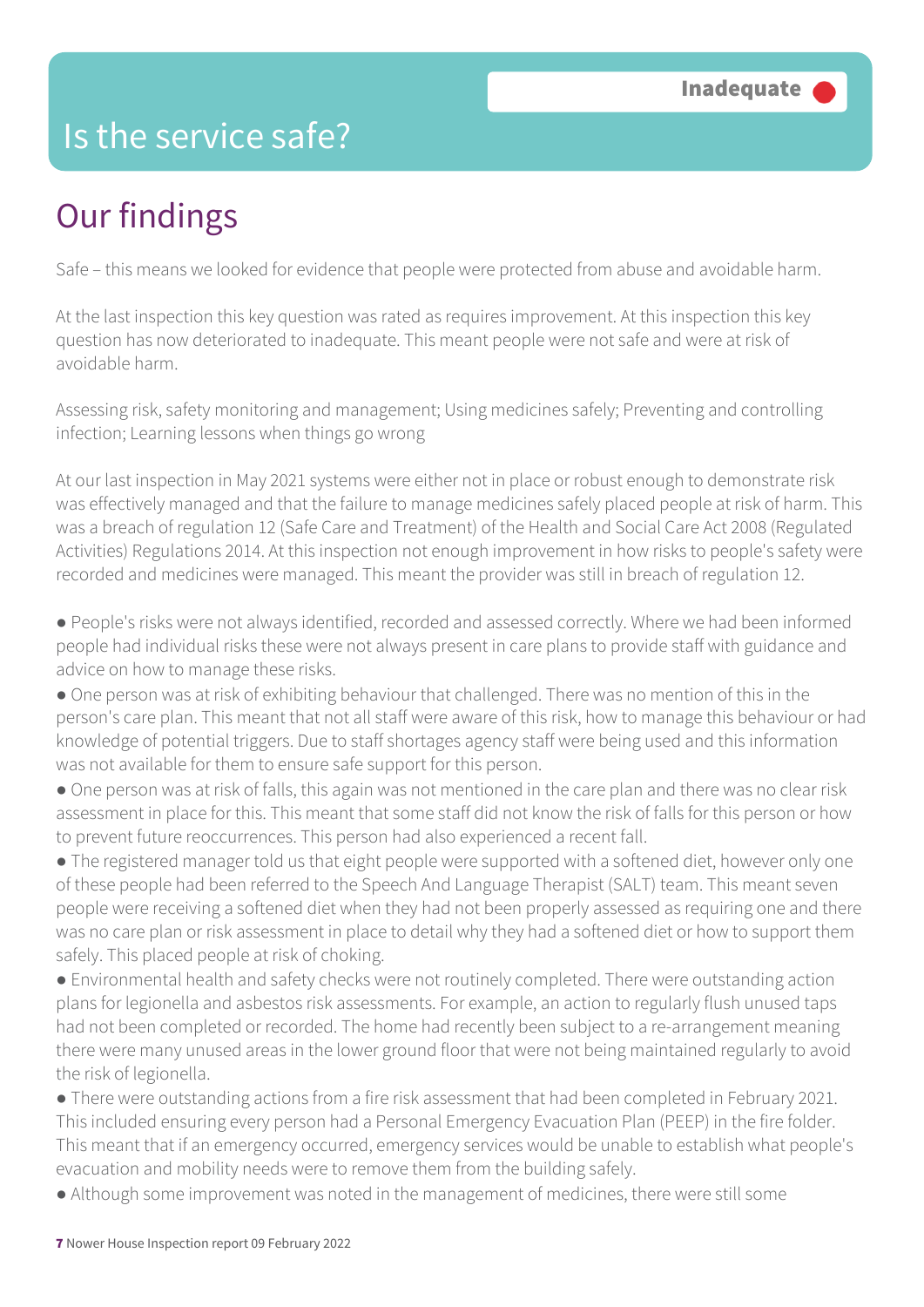inconsistencies. This included some handwritten entries on medicine administration records (MAR) sheets not always being signed or counter-signed, this is good practise to avoid instructions being copied incorrectly and medicine errors occurring as a result. Since the last inspection medicine errors had occurred. In addition to this stock counts were not always being brought forward. This meant that if medicine errors occurred, they would not always be identified in a timely way.

● Not all topical creams were being recorded correctly. Some people who were supported with topical creams did not always have MARs in place, this meant there was no guidance on the prescriber's instruction and record of when it had been administered. Where people did have them in place there was no guidance for staff on how or where to place the creams. This meant people were at risk of not receiving their medicines in accordance with the prescriber's instructions.

● There were no systems in place to monitor and assess the ongoing competency of staff. This meant that the skills and experience of staff administering medicine could not be assessed.

● Accidents and incidents were being recorded, however, these were not managed and acted upon in a timely way. There had been no recent reviews completed of accidents and incidents that had taken place in the home. This meant that no trends or patterns could be identified to potentially prevent reoccurrence.

● We were not assured that the provider was using PPE effectively and safely. We saw several instances where staff were not wearing PPE in line with guidance. A member of staff was seen on more than one occasion not wearing a face mask at all in areas of the home where staff were required to wear masks. There were also several occasions we saw staff members wearing their masks under their chins.

● Other members of staff were seen to wear new aprons to support people with eating at lunchtime. However, they then walked through the home to support other people into the dining area. This meant that the aprons were ineffective in reducing the risk of infection.

● We were not assured that the provider was promoting safety through the layout and hygiene practices of the premises. We saw that there were domestic staff cleaning throughout the day, there was no record of what cleaning was being completed. The lack of cleaning schedules meant that the registered manager had no oversight of what cleaning responsibilities were being completed and what areas of cleaning needed improvement.

The failure to ensure risks to people's safety and the home were robustly monitored and that safe medicines systems were followed was a continued breach of regulation 12 of the Health and Social Care Act 2008 (Regulated Activities) Regulations 2014.

● Immediately after the inspection assurances were requested from the provider . The management team provided us with assurances that the people receiving a softened diet had all been subsequently referred to the SALT team and their care plans had been updated to also include thorough risk assessments.

● People's dietary needs had been recorded on a document that was now displayed in the kitchen and this was also added as an agenda item to be discussed at all handovers.

● Some improvements in medicines management had been made since the last inspection . The home now had one centralised medicine/clinical room. This ensured that medicines were easier to be managed. A new role had been created for a clinical lead to take responsibility and drive improvement. This was seen to have already begun with various new systems, an example was seen where they had completed medicines audits and identified some areas needing improvements and action taken.

- We were assured that the provider was preventing visitors from catching and spreading infections.
- We were assured that the provider was meeting shielding and social distancing rules.
- We were assured that the provider was admitting people safely to the service.
- We were assured that the provider was accessing testing for people using the service and staff.
- We were assured that the provider was making sure infection outbreaks can be effectively prevented or managed.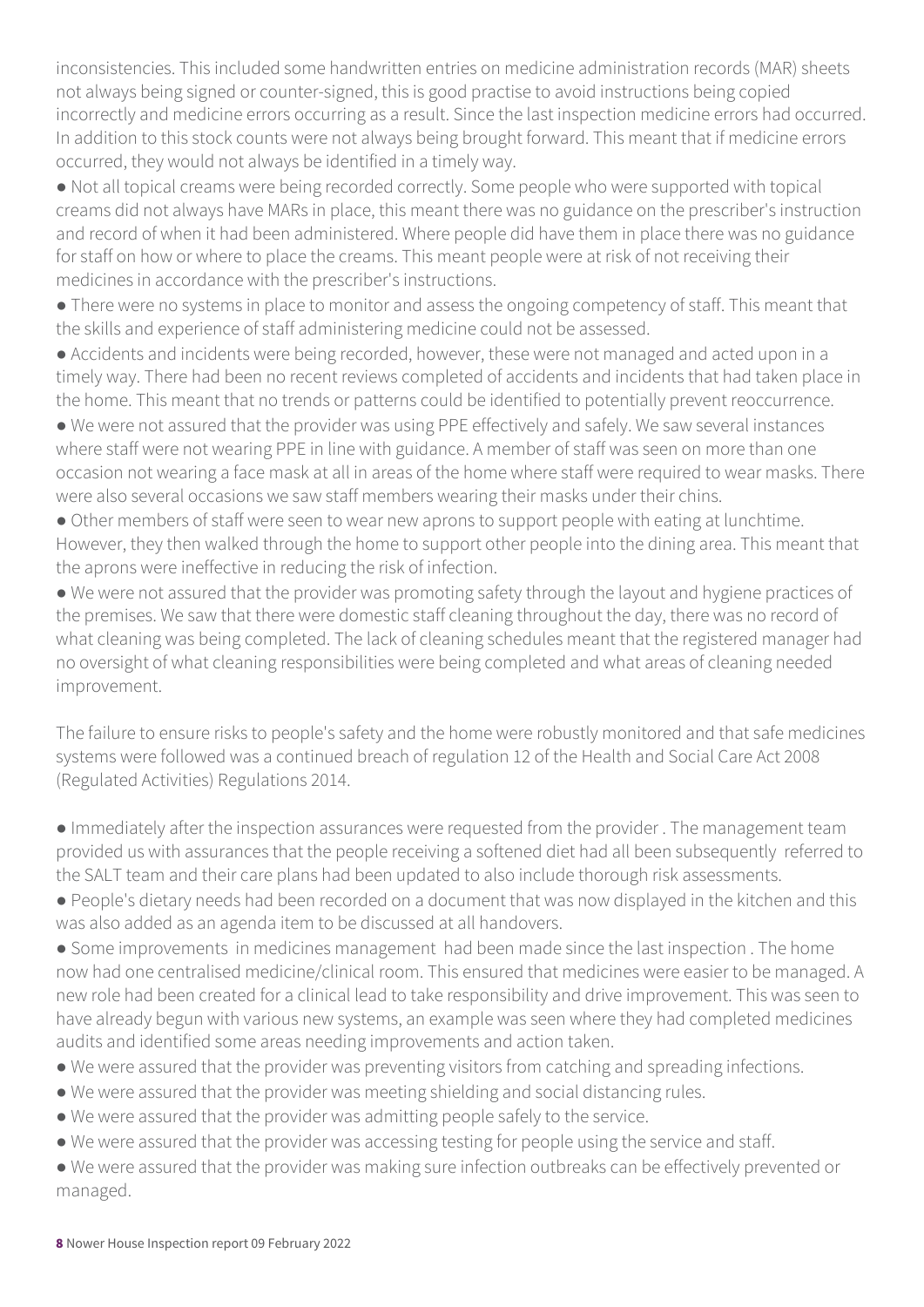- We were assured that the provider's infection prevention and control policy was up to date.
- We were assured the provider was facilitating visits for people living in the home in accordance with the current guidance. Temperature checks were being taken of all visitors at the entrance of the property, this was also accompanied by lateral flow testing (LFT) and a signing in procedure to ensure people entered the home safely. The registered manager also had records to show all staff had taken part in the national vaccination programme.

We have also signposted the provider to resources to develop their approach.

#### Staffing and recruitment

● There were not always enough staff to meet the needs of the people living in the home. People said, "Staff are very rushed, we don't like to bother them, they are trying their hardest but they are very short." Another person said, "I don't really bother using my call bell as I know staff are too busy to answer".

● It was apparent that staff shortages were having a direct impact on the level of care people were receiving. One person said, "They're just so busy, I often don't want to bother them or make a fuss, so I don't always get the support I need."

● Staff told us that they were feeling the strain of not having enough staff. One staff said, "We need more staff, it makes me sad because the people here deserve a better level of care." Another member of staff said, "They tried to move the building around to make it better for the low level of staff, but it just seems to be worse for the people. We used to have time for people, I think it is now having a direct impact on care."

● We saw from staffing rotas that the working rotas showed there were rarely the assessed number of staff on a shift the majority of the time. This requirement had been calculated by the registered manager's dependency tool.

● Following a number of staff leaving the employment of the home, the registered manager and the management team had reviewed the deployment of staff and had moved all residents to one floor. Although this meant that people were closer for staff to support quickly there was still a shortage of staff and a number of people who spent all of their time in their rooms. This meant people were at risk of isolation or not being able to notify staff if they needed help.

The failure to ensure there were enough staff to meet people's needs was a breach of regulation 18 of the Health and Social Care Act 2008 (Regulated Activities) Regulations 2014.

● After the inspection we were assured they were reviewing their staff deployment and had asked all people how frequently they would like a shower to ensure they met these needs.

● The registered manager was intending to be involved with a government scheme to address the current national staffing issue in care homes. This includes offering accommodation for trained care staff from other countries to improve the current staffing issue.

● The registered manager and the management team had made the decision to not admit new people in to the home until they had resolved training issues and staffing level issues.

● The registered manager followed safe recruitment processes. This included professional references and checks with the Disclosure and Barring Service (DBS). This ensured people were suitable to work with and support the people living in the home.

Systems and processes to safeguard people from the risk of abuse

● People and relatives told us they felt safe with staff supporting them. One person said, "I know they're rushed, but I've never felt unsafe." Another person said, "I know they need to improve but I've always felt safe."

● Staff received safeguarding training and showed good knowledge in how to report a safeguarding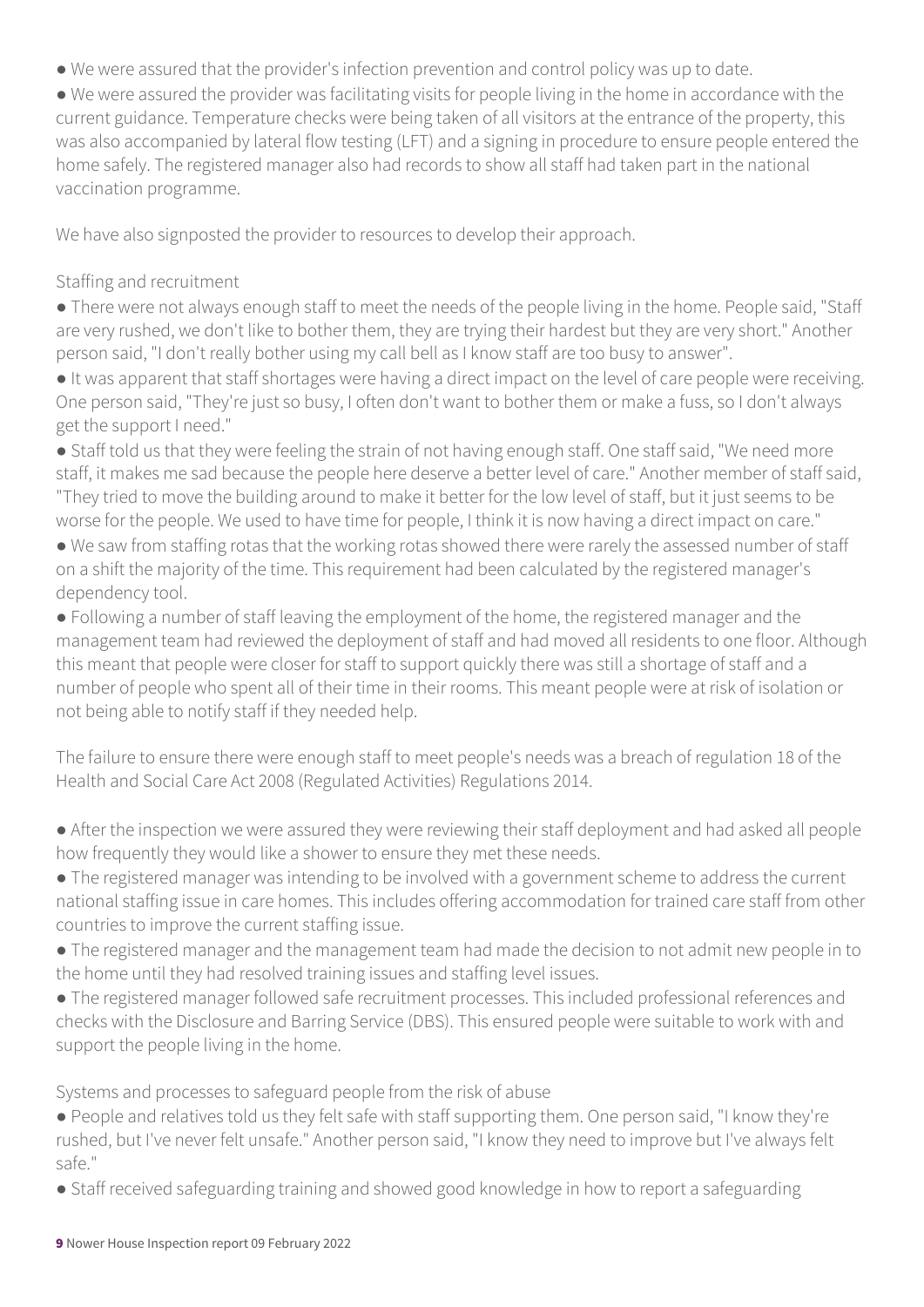incident. One staff member said, "I would follow the reporting system and if I wasn't happy, I would raise it with yourselves (CQC) and the local authority."

● The provider had a safeguarding policy in place with guidance and advice for staff to refer to if they had any concerns.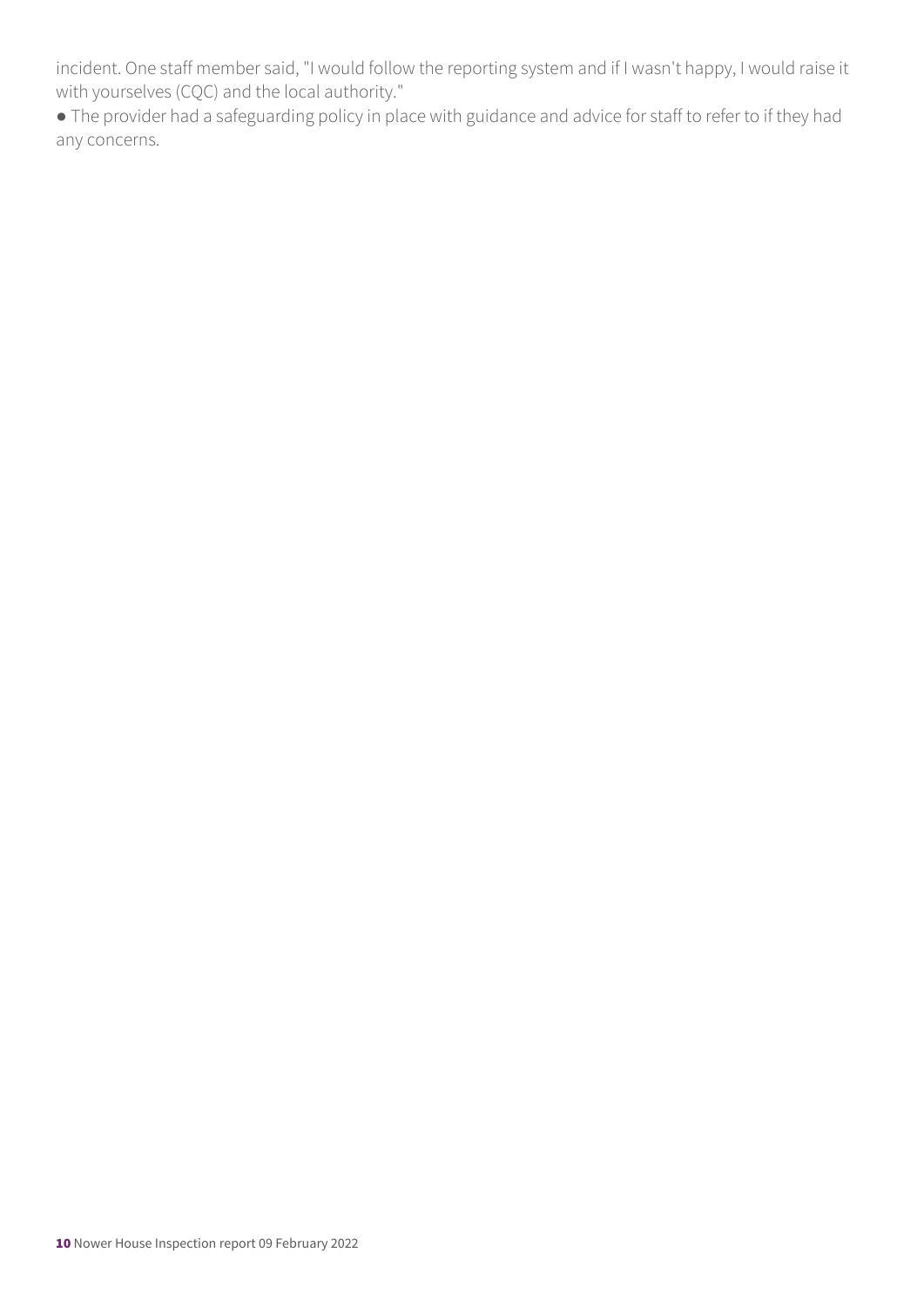### Is the service effective?

# Our findings

Effective – this means we looked for evidence that people's care, treatment and support achieved good outcomes and promoted a good quality of life, based on best available evidence.

At the last inspection this key question was rated as requires improvement. At this inspection this key question has remained the same. This meant the effectiveness of people's care, treatment and support did not always achieve good outcomes or was inconsistent.

Ensuring consent to care and treatment in line with law and guidance

The Mental Capacity Act 2005 (MCA) provides a legal framework for making particular decisions on behalf of people who may lack the mental capacity to do so for themselves. The Act requires that, as far as possible, people make their own decisions and are helped to do so when needed. When they lack mental capacity to take particular decisions, any made on their behalf must be in their best interests and as least restrictive as possible.

People can only be deprived of their liberty to receive care and treatment when this is in their best interests and legally authorised under the MCA.

In care homes, and some hospitals, this is usually through MCA application procedures called the Deprivation of Liberty Safeguards (DoLS).

We checked whether the service was working within the principles of the MCA, and whether any conditions on authorisations to deprive a person of their liberty had the appropriate legal authority and were being met.

At our last inspection in May 2021 we found the provider had failed to complete decision specific capacity assessments. This was a breach of regulation 11 (Need for consent) of the Health and Social Care Act 2008 (Regulated Activities) Regulations 2014. At this inspection we found continued concerns regarding how the principles of the MCA were applied. This meant the provider was still in breach of regulation 11.

● The registered manager had not completed any further decision specific DoLS applications since the last inspection and the concerns found in May 2021 were still outstanding. This meant people's rights were being restricted without the required authorisation, for example, people had restrictive measures in place in their rooms such as sensor mats and bed rails.

● We were told at the last inspection that a DoLS tracker was to be introduced. This had still not been introduced meaning that there was no effective management of applications and no oversight of whether the correct procedure was being followed.

● Although capacity assessments had been completed, these had not led to best interest discussions being held. This meant people were being restricted without the legal framework being in place.

The failure to ensure people's rights were upheld in line with the MCA was a continued breach of regulation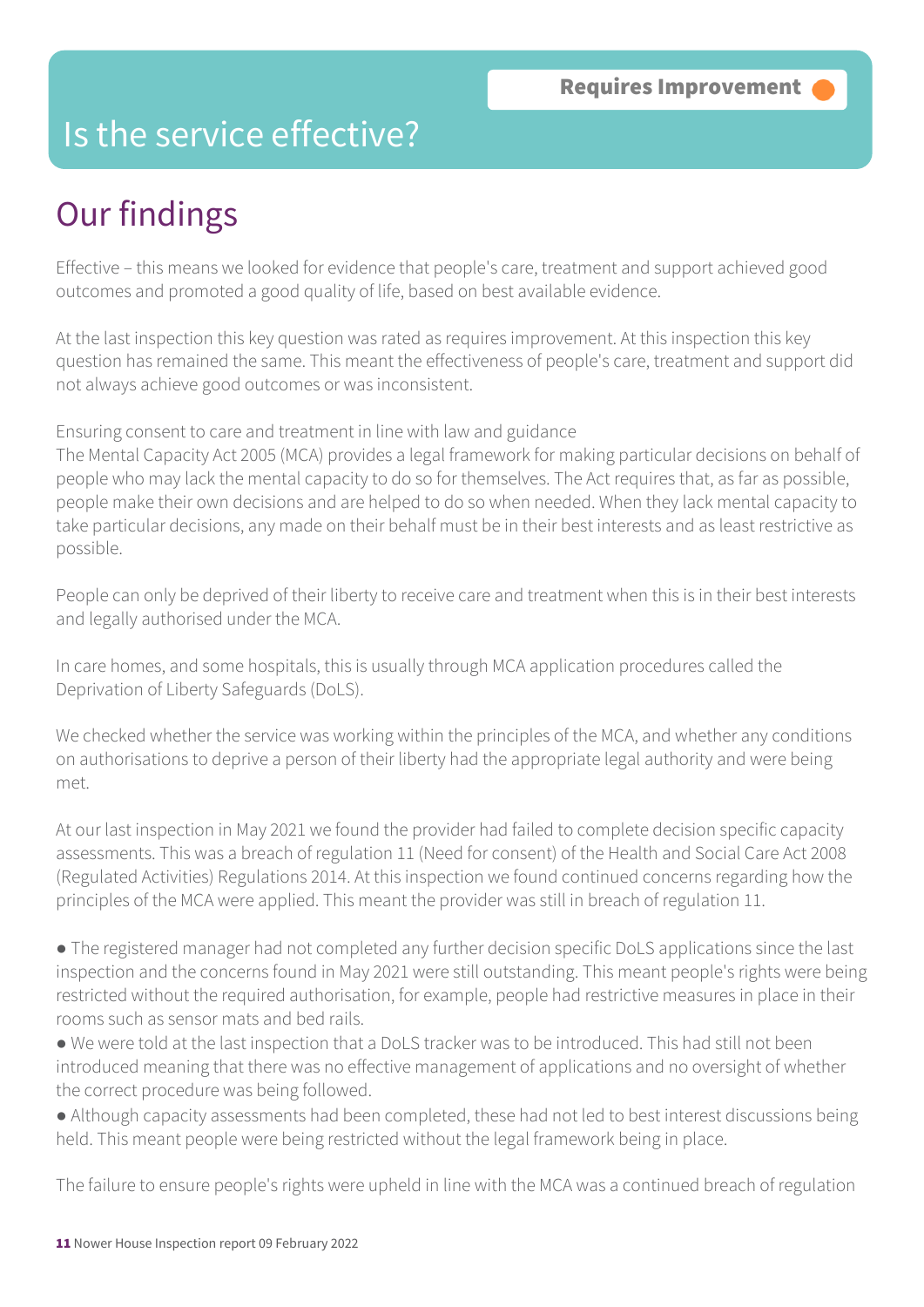11 (Need for consent) of the Health and Social Care Act 2008 (Regulated Activities) Regulations 2014.

- As part of conditions placed on the providers registrations at the previous inspection the provider submitted monthly audits to CQC. It was clear from these, work had been done to complete initial capacity assessments, however, this had not then led to best interest discussions.
- People told us that staff always gave them choice and asked for their consent. One person said, "They (staff) are always asking if I'm happy for them to help me with things like washing."
- Staff showed knowledge in following the principles of the MCA. One staff member said, "You should never assume someone lacks capacity."

Assessing people's needs and choices; delivering care in line with standards, guidance and the law

- People's needs and risks were not always detailed in their care plans. For example, nutrition and hydration plans did not always detail full assessments for people on softened diets. Nutrition and hydration care plans did not always detail people's choices and preferences for staff to be aware of.
- Some needs had been assessed and were detailed in the new care plans. These included people that were at risk of pressure areas and skin integrity. This had been improved since the last inspection.
- Since the last inspection the registered manager had stopped using a Monitored Dosage System (MDS) which had previously been used for the storage and administration of the majority of people's medicines. These systems are commonly referred to as blister packs. The Royal Pharmaceutical Society (RPS) and NICE recommend that the MDS system should only be used in order to meet the specific needs of an individual. Previously this had been used to prevent errors in the absence of training for staff. The management were now in line with all guidance and had a fully trained clinical lead to oversee this.

#### Staff support: induction, training, skills and experience

- Staff confirmed that they had received all the training they needed to complete their role. One staff member said, "I am happy with my training and if I thought I needed more, I would raise it."
- Staff received an induction where they would complete training and "shadow" experienced members of staff. We received mixed feedback from staff about their induction periods. Some staff told us that they enjoyed their induction period and benefitted from this time, however, others said that their induction had not been completed in a timely way.
- Staff completed regular online training. However, there were some specialist training that had not been offered to staff. For example, not all staff had received International Dysphagia Diet Standarisation Initiative (IDDSI) training, however, they were supporting people with softened diets. Staff appeared to still have knowledge in this area from previous experience, however, had not received up to date training.

Supporting people to eat and drink enough to maintain a balanced diet

- We received mixed feedback regarding food. One person said, "The food is very nice." However, another person said, "There's no choice, I rarely get food I enjoy." A relative also said, "[Person] loves (lists of preferred foods) but there doesn't seem to be that choice."
- There were no systems in place to enable people to feedback about the food, and no evidence of any feedback being acted upon. The registered manager confirmed they had a plan to meet with the chef and people to build a new, refreshed menu.
- People were not seen to be given choices at lunch time to confirm their preference. One member of staff was seen to verbally ask a person living with dementia, that was not able to communicate verbally, what they wanted for lunch. After no obvious interaction or response the staff member chose the lunch the person would have. No other methods were used to support the person to make a choice for example by being shown plates of food to choose from.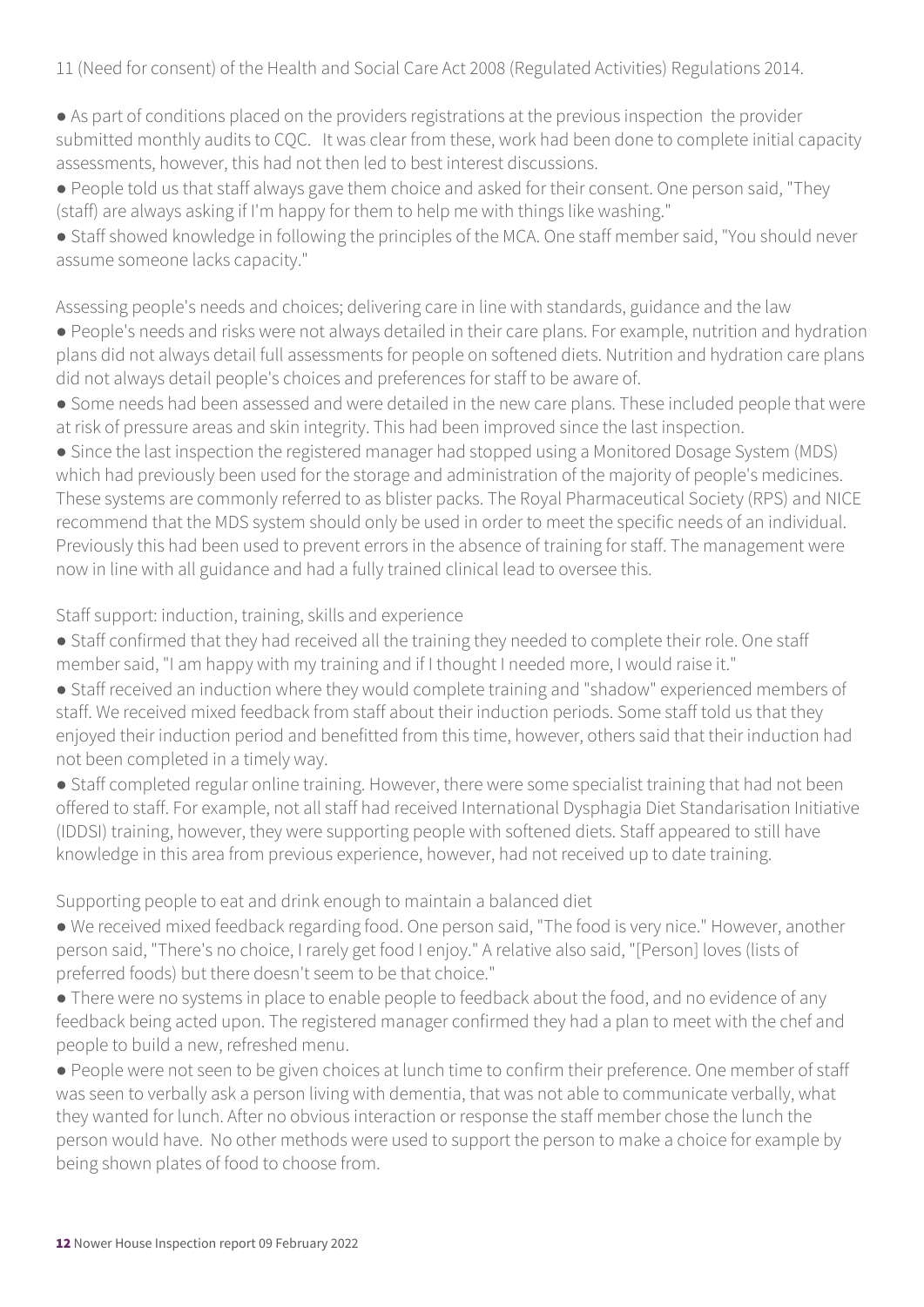Adapting service, design, decoration to meet people's needs

- The home had been changed to adapt to the staff shortages. To support staff deployment all people had been moved to one floor. This meant that people living with dementia were not in surroundings that they had been accustomed to. There had been no consideration or consultation with people to consider how the environment could be adapted to help meet the needs of people with dementia in order to promote and maintain their independence.
- Lounge and dining areas were designed to encourage social interaction. For example, dining tables were small to encourage conversations at mealtimes.

Staff working with other agencies to provide consistent, effective, timely care; Supporting people to live healthier lives, access healthcare services and support

- The management told us how they worked well with health and social care professionals. One social care professional confirmed, "They [management team] are working alongside me to address concerns found at a recent visit.
- People and relatives told us how staff supported them to access healthcare professionals in a timely way. One relative said, "As soon as [person] needs medical attention they call the GP."
- The home worked with the local GP to address any health concerns. The GP completed weekly visits to assess people in person and the staff also worked alongside the district nursing team.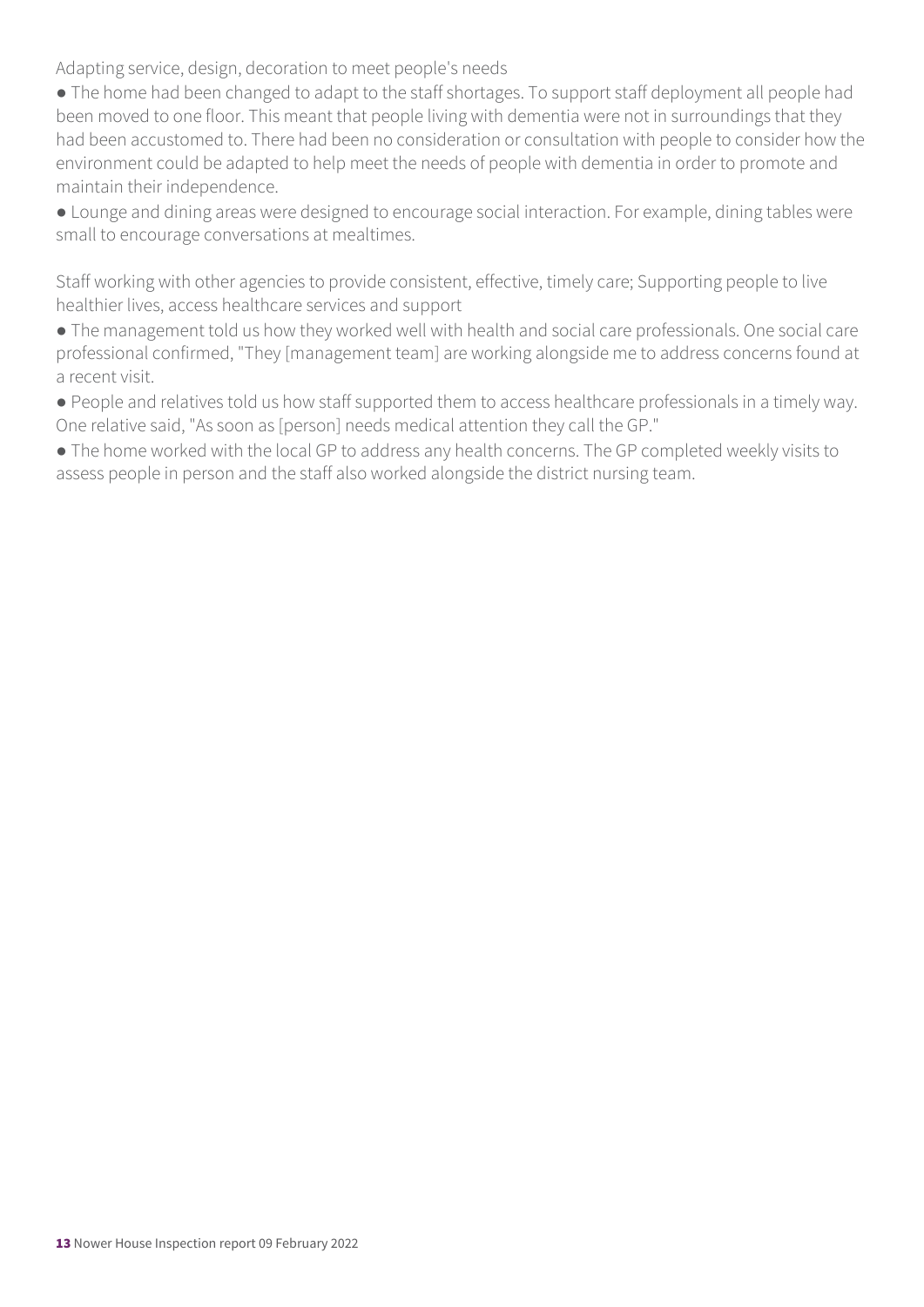### Is the service caring?

## Our findings

Caring – this means we looked for evidence that the service involved people and treated them with compassion, kindness, dignity and respect.

At the last inspection this key question was rated as good. At this inspection this key question has now deteriorated to requires improvement. This meant people did not always feel well-supported, cared for or treated with dignity and respect.

Ensuring people are well treated and supported; respecting equality and diversity; Respecting and promoting people's privacy, dignity and independence

- People and their relatives told us staff were kind and caring. One person said, "The staff are lovely." A relative also said, "I can't fault the staff, they are brilliant, they just need more of them."
- Staff told us that they don't have the time to give good quality care. One staff member said, "We get the basics done, the people are safe, but there is nothing meaningful for people. It is rare we can stop and have a chat with someone."
- Due to staff shortages people were not always being treated with dignity and respect. For example, at the time of the inspection people were only being supported with one shower a week. This upset people and meant that they were not being supported the way they wanted to.
- Staff were not always encouraging people to be independent. One person said, "I'd love to be able to make a cup of tea for myself. Especially seeing how busy staff are, I'd love to just get a drink when I want."
- Staff received equality and diversity training and were knowledgeable in this area. One staff member said, "You can never assume one person is the same as the next, they all need to be treated differently in a way which they want."

Supporting people to express their views and be involved in making decisions about their care

● The feedback from people about involvement in making decisions was mixed. One person said, "I'm as involved as I want to be." Another said, "I can't say I've ever been involved in a review or made a decision."

● Some care plans detailed people's involvement in reviews of their care plans. Since the new care plans had been introduced there was a lot more details that people had been involved with adding.

● People told us they felt comfortable approaching staff with their views. One person said, "I know staff listen to me if I ever want to tell them something."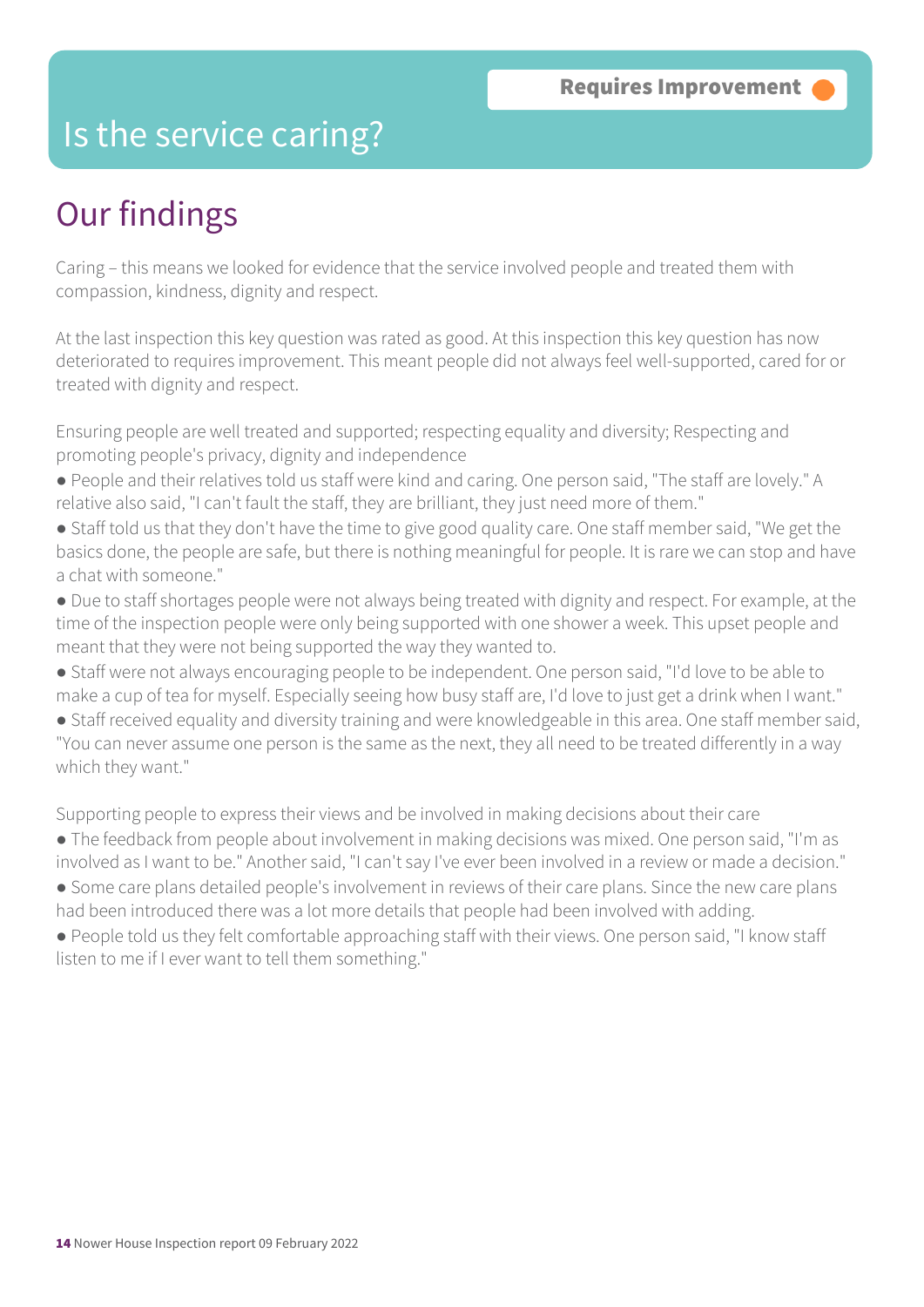### Is the service responsive?

# Our findings

Responsive – this means we looked for evidence that the service met people's needs.

At the last inspection this key question was rated as requires improvement. At this inspection this key question has remained the same. This meant people's needs were not always met.

At our last inspection in May 2021 we found the provider had failed to design care with a view to achieving service users' preferences and to include end of life care planning .This was a breach of regulation 9 (Personcentred care) of the Health and Social Care Act 2008 (Regulated Activities) Regulations 2014. At this inspection we found continued concerns regarding how people's care was planned. This meant the provider was still in breach of regulation 9.

Planning personalised care to ensure people have choice and control and to meet their needs and preferences; End of life care and support; Meeting people's communication needs Since 2016 onwards all organisations that provide publicly funded adult social care are legally required to follow the Accessible Information Standard (AIS). The standard was introduced to make sure people are given information in a way they can understand. The standard applies to all people with a disability, impairment or sensory loss and in some circumstances to their carers.

- People were not always given choice. People living with dementia that were non-verbal were not given choices by staff. We observed staff telling people they were going to take them to an activity or another part of the home rather than asking them if they wanted to go.
- Improvements had started to begin work on establishing people's life histories, some care plans still lacked these personalised details. People living with dementia had little detail about their preferences and likes. This meant staff did not always have information about people to support orientation and discussion.
- Some staff were knowledgeable about people's personalised needs, however, some staff lacked this pertinent knowledge. With the absence of these details in care plans this meant that there was a potential gap in knowledge for staff to be able to deliver quality person-centred care.
- Since our last inspection all people now had a new care plan in a digital form. these were still missing guidance for staff relating to personalised risks, needs and preferences. These included details of people's behaviours and how staff could support them and avoid triggers. Some people had behaviour that challenged or low moods, there was no detail for staff in care plans on how to manage these in different ways to meet the person's needs. This meant staff may not be provide consistent, effective care.

The failure to ensure person-centred care was a continued breach of regulation 9 (Person Centred Care) of the Health and Social Care Act 2008 (Regulated Activities) Regulations 2014.

● Since the last inspection oral care plans and end of life care plans had been introduced. People and their family had been asked specific details of what their preferences would be if they entered this stage of their life.

Improving care quality in response to complaints or concerns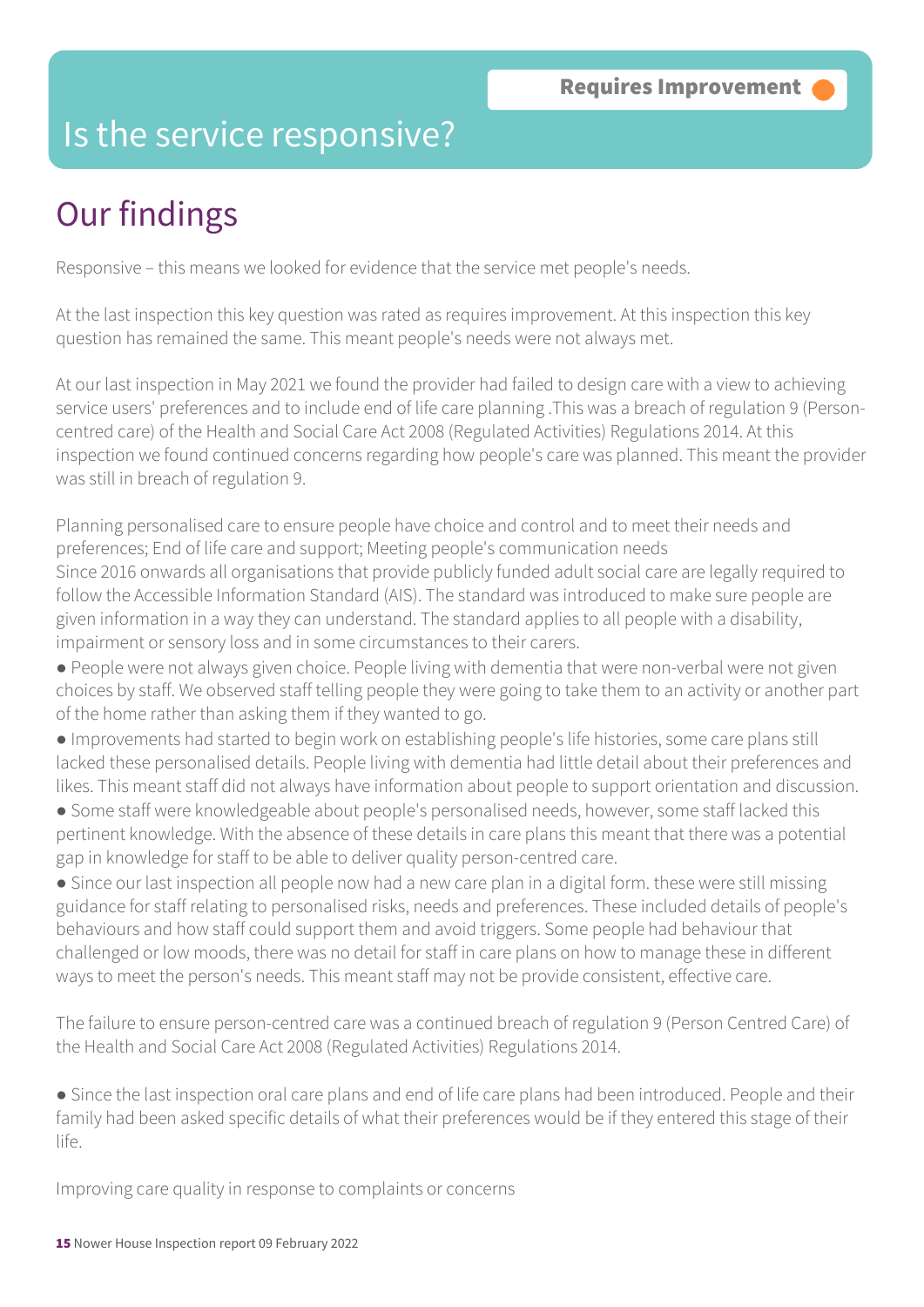● People told us that they felt listened to. One person said, "I know the registered manager would listen to me and act on any concerns."

● There was no clear oversight of the complaints procedure at the home. There was no audit to confirm action had been taken in a timely way. One staff member said, "I think they [registered manager] is very good at listening, but they don't always act, I think they just have a lot to do and can't keep track."

● There was no process to ensure they learnt from complaints that had been raised and taken action in a timely way. There was no evidence of learning from complaints and concerns that had been raised in order to aid improvement.

Supporting people to develop and maintain relationships to avoid social isolation; support to follow interests and to take part in activities that are socially and culturally relevant to them

● There had been a new activities team introduced at the home. This team were driving improvement to staff's knowledge of people's individual interests. This work had only recently started so there were no clear examples of how this had affected activities.

● People and relatives told us how they had been supported to maintain contact throughout the pandemic. One relative said, "[Person] has a patio area outside their room so we could meet and wave through the window during the isolation period."

● The registered manager ensured people received as many regular visits from their relatives as possible during the pandemic. There were visitor protocols in place to ensure people could have visitors as often as possible. This was all whilst still maintaining compliance with government guidance.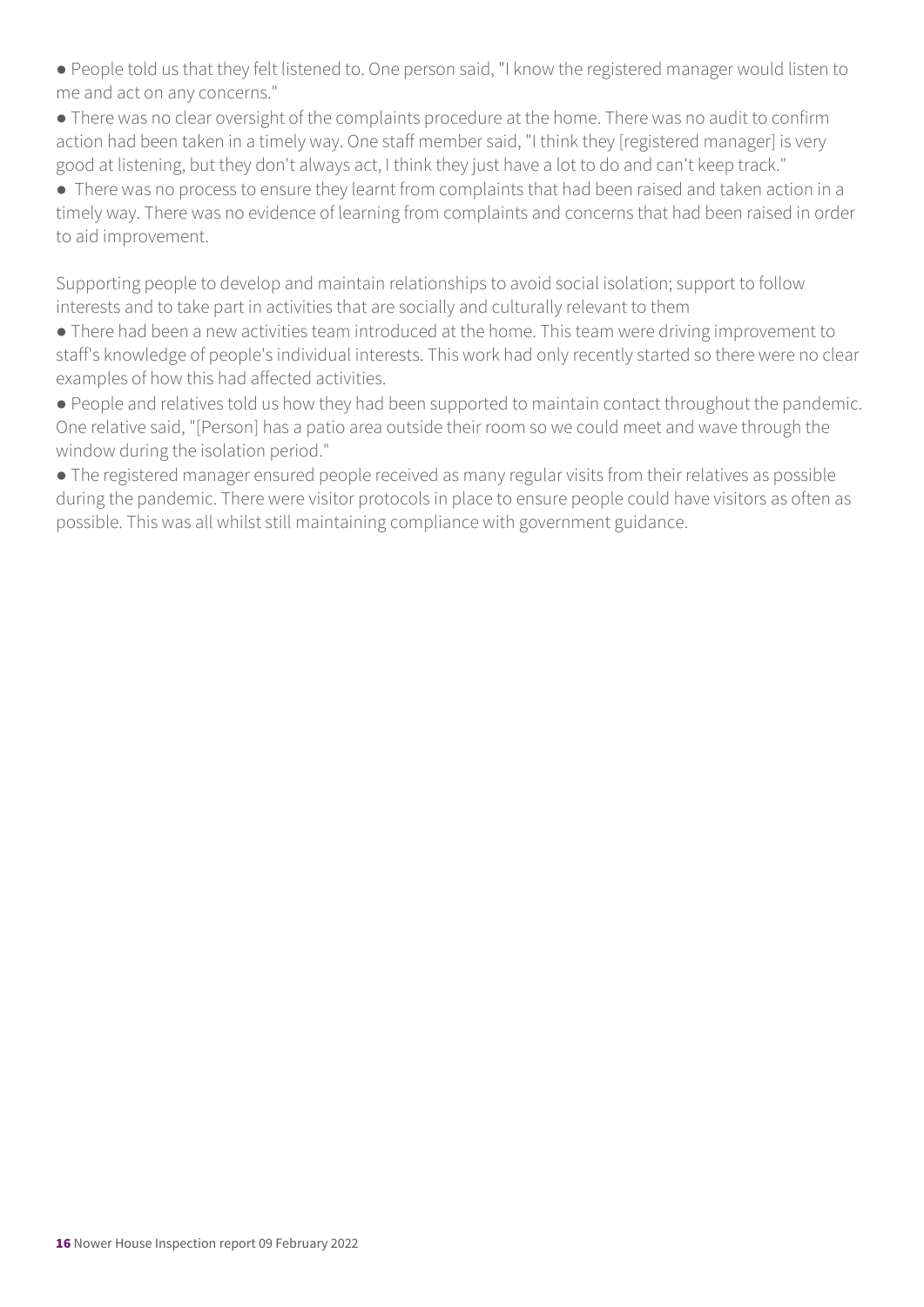### Is the service well-led?

# Our findings

Well-led – this means we looked for evidence that service leadership, management and governance assured high-quality, person-centred care; supported learning and innovation; and promoted an open, fair culture.

At the last inspection this key question was rated as requires improvement. At this inspection this key question has now deteriorated to inadequate. This meant there were widespread and significant shortfalls in service leadership. Leaders and the culture they created did not assure the delivery of high-quality care.

At our last inspection in May 2021 we found the provider had failed to ensure consistent management oversight of the service, respond to shortfalls in a timely manner and have an accurate, up to date record for each person. This was a breach of regulation 17 (good governance) of the Health and Social Care Act 2008 (Regulated Activities) Regulations 2014. At this inspection we found continued concerns regarding management oversight of the home. This meant the provider was still in breach of regulation 17.

After the last inspection in May 2021 we added positive conditions to the home's registration. This was to complete a variety of audits to ensure oversight of the home. These had been completed, however, had not been built upon to promote overall improvement to the quality of care being provided.

Managers and staff being clear about their roles, and understanding quality performance, risks and regulatory requirements; How the provider understands and acts on the duty of candour, which is their legal responsibility to be open and honest with people when something goes wrong; Promoting a positive culture that is person-centred, open, inclusive and empowering, which achieves good outcomes for people; Continuous learning and improving care

● The registered manager did not always have complete oversight of the home. There were no overarching quality assurance audits being completed to identify any shortfalls, ensure action was taken in a timely way to drive improvement at the home.

● There was an ongoing action plan being completed by the registered manager and the nominated individual. There was a copy on the wall of the office for staff to review as well. This was an open, transparent way of showing the ongoing plan to all staff, it was not up to date to detail all action that was still required to be completed.

- Some audits had been introduced since the last inspection, however, these had not always been effective. For example, the medicine audit had not shown the shortfalls in practices and the capacity assessment audit had not driven the improvement to include best interest decisions and DoLS applications.
- Care plans did not always detail person-centred care and people were not always being supported by staff in a person-centred way.
- There was no oversight of the home regarding learning to improve care. There was no analysis of accidents and incidents or concerns and complaints. This meant that the registered manager and the management team could not drive improvement effectively.
- Not enough improvement had been made since the last inspection. There were similar concerns found from the last inspection. For example, there were risk assessments that had not been completed.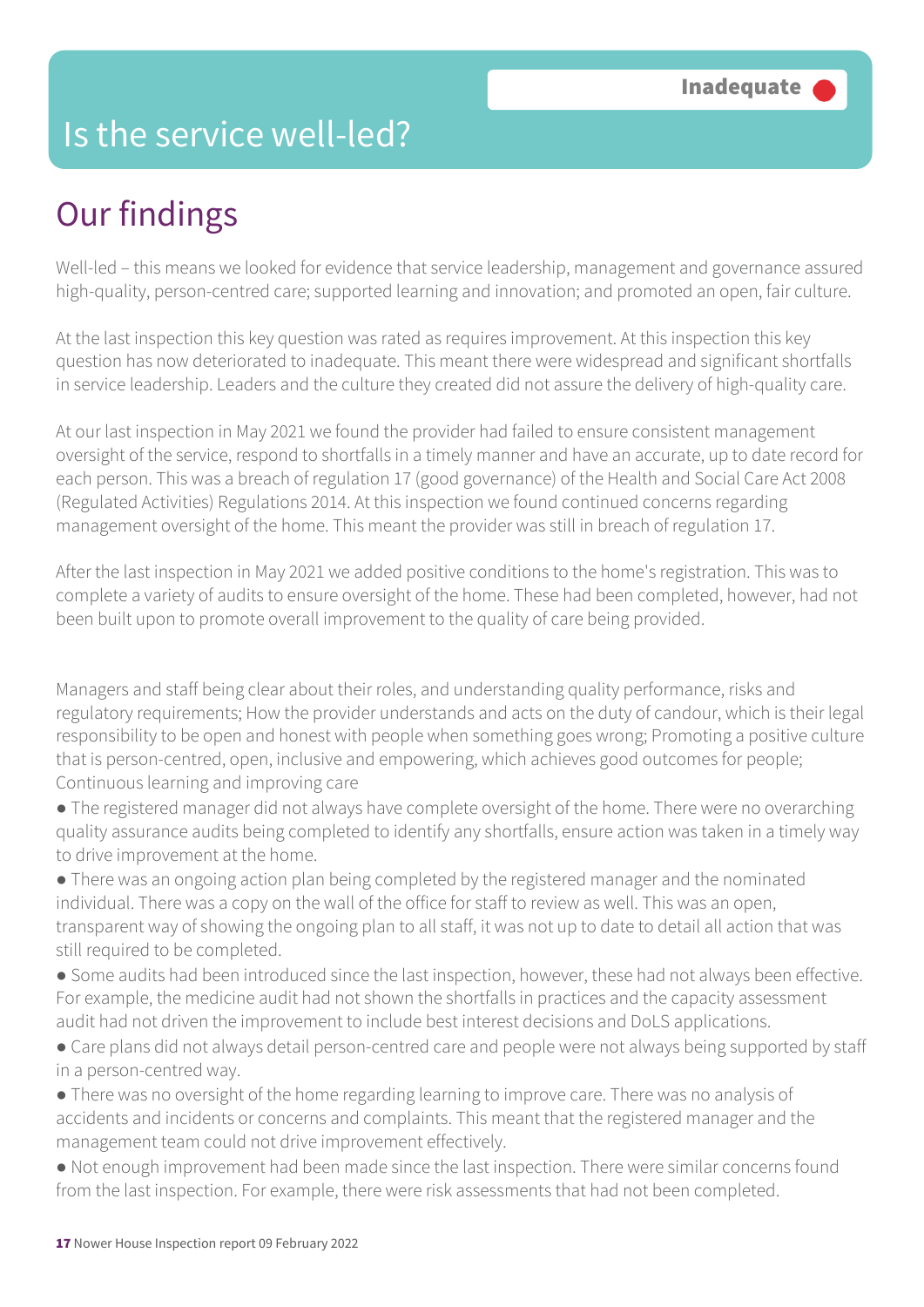● The staffing levels were having a direct impact on the level of care and meant that people were not receiving person-centred care. This included people living with dementia not always getting choice and all people living in the home being restricted on routines such as one shower a week.

● Due to the challenges that the registered manager had faced since beginning his post, for example the staffing challenges, they had found it difficult to make improvements to promoting a positive culture that was inclusive for people. The registered manager confirmed that they had focused their priorities on managing the staffing levels and completing the audits to be in line with their positive conditions on their registration. They said, "I have a plan to include more people in decisions about changes that are going to be made to the home, but at this moment in time we have to focus on the staff shortages as a priority."

The failure to ensure consistent management oversight of the service, respond to shortfalls in a timely manner and have an accurate, up to date record for each person was a continued breach of regulation 17 of the Health and Social Care Act 2008 (Regulated Activities) Regulations 2014.

- The registered manager and the nominated individual were open and honest during the inspection as to what improvement was still required at the home.
- The registered manager had submitted relevant notifications to CQC, the local authority and other professionals when incidents had occurred that were notifiable. We saw evidence of information sharing to ensure all professionals were aware of any incidents.

Engaging and involving people using the service, the public and staff, fully considering their equality characteristics; Working in partnership with others

- There were staff meetings which gave staff opportunities to voice their opinions and any concerns. Staff also told us they had appraisals as well. These were not always effective in action being taken. One member of staff said, "We've kept saying we need more staff, but nothing is happening."
- There were feedback records and records of resident and relative meetings. However, these were not always regular. This meant it was not possible to build a full picture of people's views.
- The staff and the registered manager worked well with some health and social care professionals.

Evidence was seen of regular referrals for some people and aside from SALT referrals, action taken in a timely way in response to health concerns.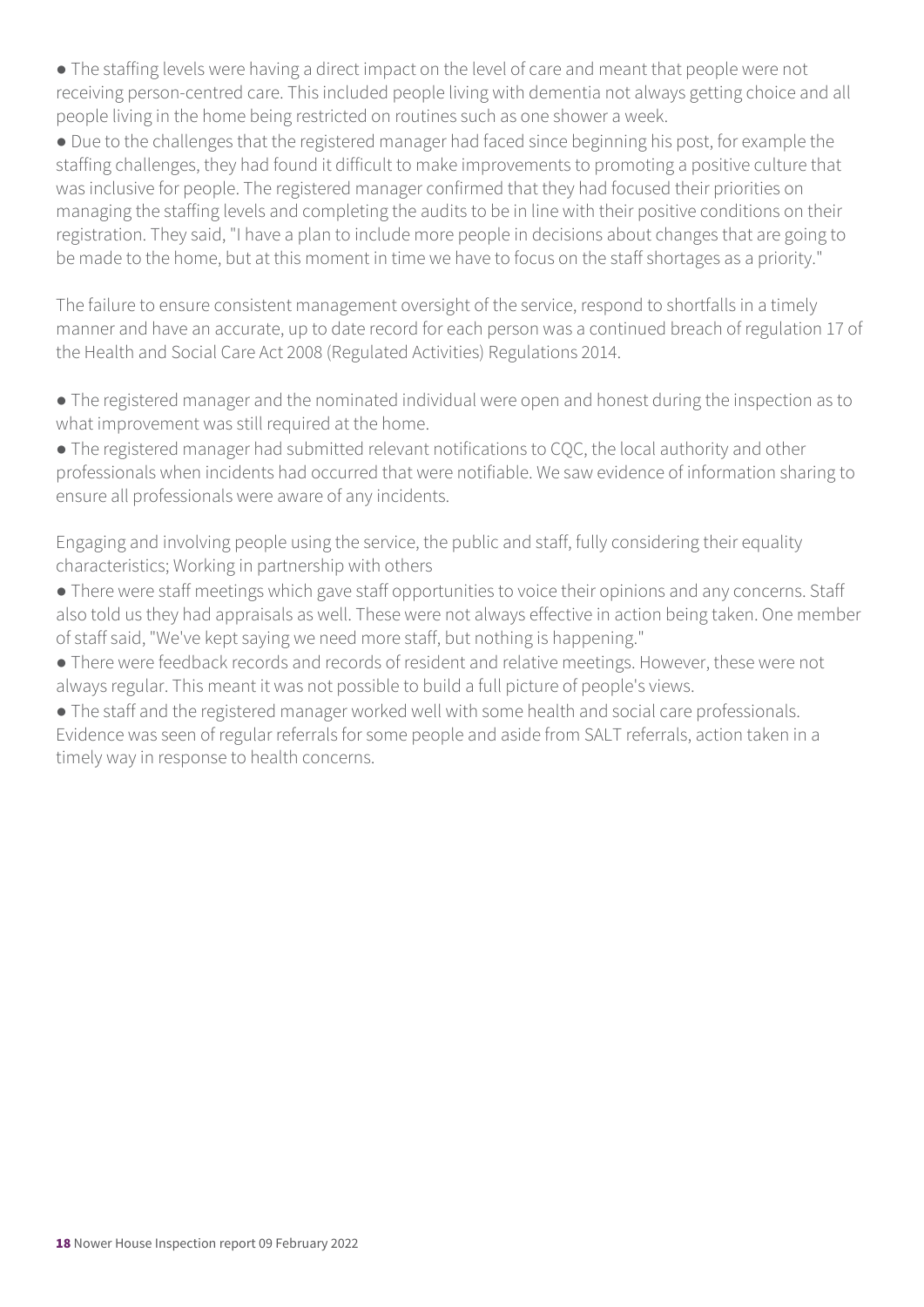### Action we have told the provider to take

The table below shows where regulations were not being met and we have asked the provider to send us a report that says what action they are going to take.We will check that this action is taken by the provider.

| Regulated activity                                                | Regulation                                                                                                            |
|-------------------------------------------------------------------|-----------------------------------------------------------------------------------------------------------------------|
| Accommodation for persons who require nursing or<br>personal care | Regulation 9 HSCA RA Regulations 2014 Person-<br>centred care                                                         |
|                                                                   | The failure to ensure person-centred care was a<br>continued breach of regulation 9                                   |
| Regulated activity                                                | Regulation                                                                                                            |
| Accommodation for persons who require nursing or<br>personal care | Regulation 11 HSCA RA Regulations 2014 Need<br>for consent                                                            |
|                                                                   | The failure to ensure people's rights were<br>upheld in line with the MCA was a continued<br>breach of regulation 11. |
| Regulated activity                                                | Regulation                                                                                                            |
| Accommodation for persons who require nursing or<br>personal care | Regulation 18 HSCA RA Regulations 2014 Staffing                                                                       |
|                                                                   | The failure to ensure there were enough staff to<br>meet people's needs was a breach of regulation<br>18.             |